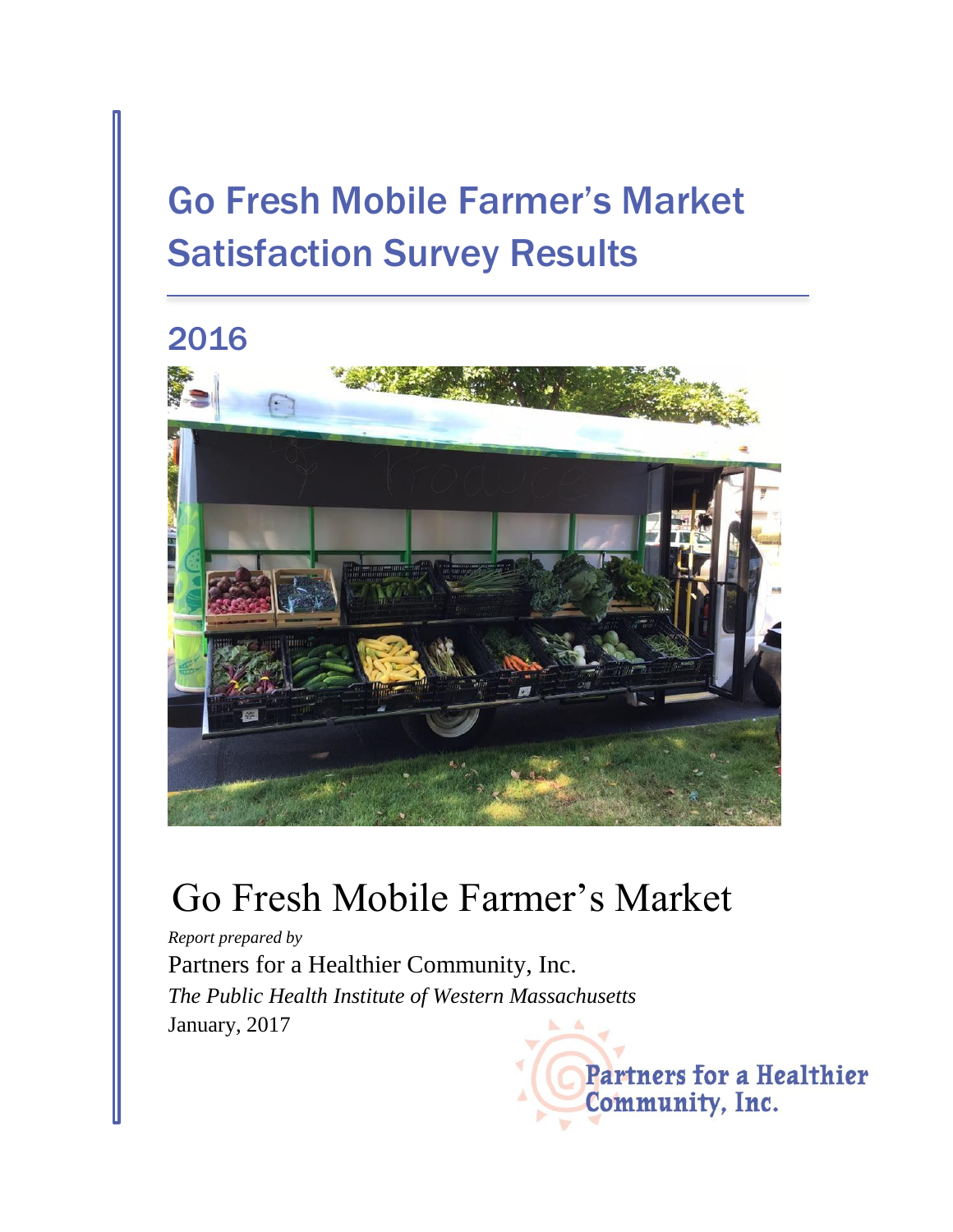| <b>Table of Contents</b> |  |
|--------------------------|--|
|                          |  |
|                          |  |
|                          |  |
|                          |  |
|                          |  |
|                          |  |
|                          |  |
|                          |  |
|                          |  |
|                          |  |
|                          |  |
|                          |  |

Thank you to all of our funders who continue to make this project successful and to support its growth!

Tufts Health Plan Foundation, PeoplesBank, Health New England, Davis Foundation, Springfield Technical Community College Foundation, City of Springfield, City of Springfield Department of Elder Services, Boston Medical HealthNet Plan, Pioneer Valley Transit Authority, Beacon Communities, and Appleton Corporation.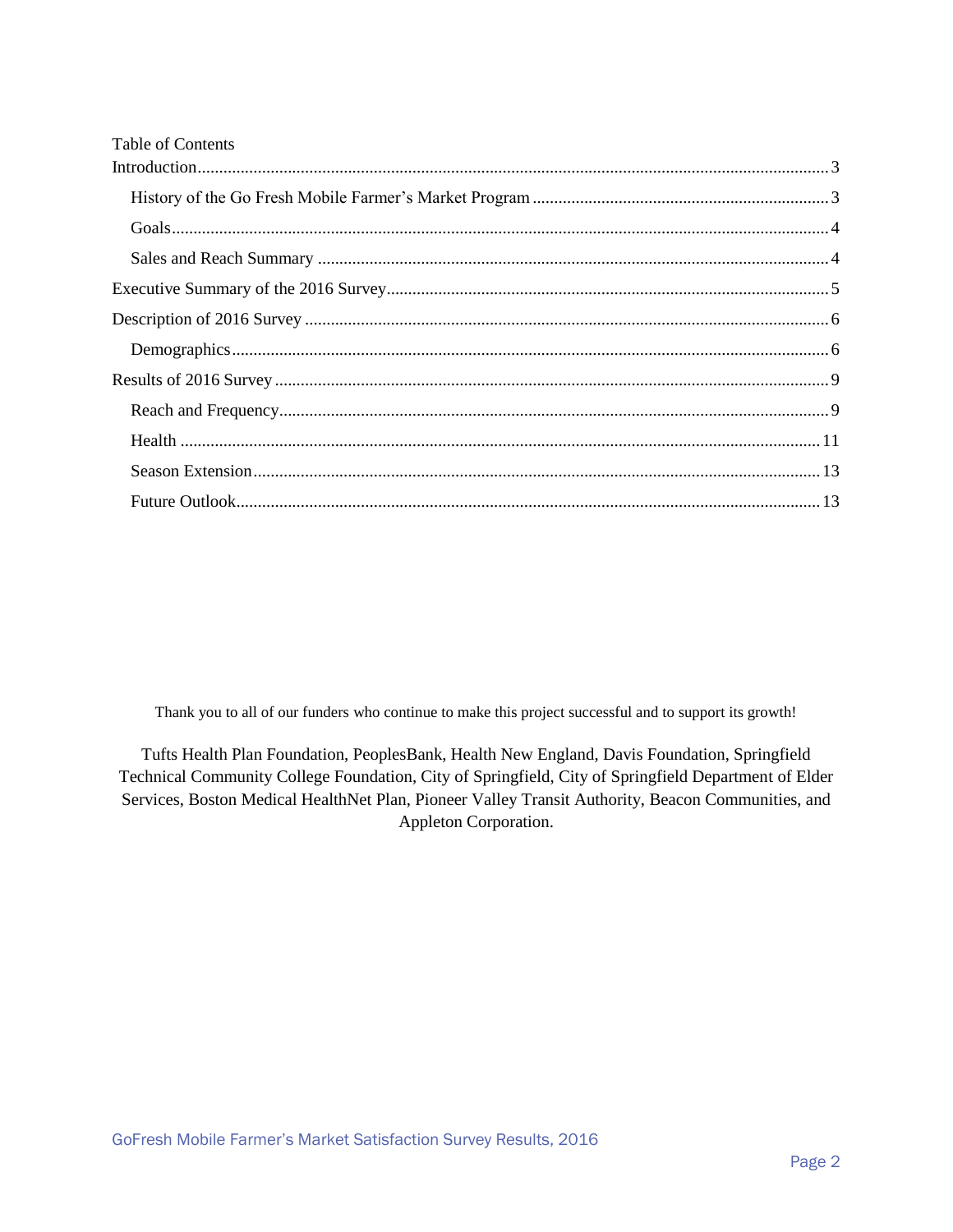## <span id="page-2-0"></span>Introduction

The Go Fresh Mobile Farmer's Market is a not-for-profit, multi-organizational collaboration that includes city departments, a public health institute, three farms, a community action organization, and a nonprofit community loan organization. With its mobile setup, the market is a key access point for low income residents, bringing fresh produce to multiple locations in Springfield, from July through October, during the New England growing season. This collaborative experience helps to provide access to fresh, affordable, healthy, culturally appropriate locally grown produce lin springfield.

### <span id="page-2-1"></span>History of the Go Fresh Mobile Farmer's Market Program

The Go Fresh Mobile Farmer's Market in Springfield has been in operation since 2011, offering a variety of affordable locally grown fresh fruits and vegetables. Four partners cooperated to develop and implement this food access project: Springfield Housing Authority, City of Springfield Department of Elder Affairs, Enterprise Farm, and Partners for a Healthier Community (PHC).

During that first year, the market had two stops per week. It then expanded incrementally over the next three years, by adding more farms, market stops, and a greater variety of fruits and vegetables. This was possible with the support of the partners and funding from a range of sources, including: sponsors, federal grant funds, foundation funds, and partnerships with other local organizations.

Originally, the market operation was under the leadership of Enterprise Farm. With the help of Springfield based organizations like Partners for a Healthier Community and City of Springfield Department of Elder Affairs, relationships with market sites were strengthened and funding secured, to support the project. Partnerships with Gardening the Community and New Lands Farm, two other local farming organizations, were established in the second year.

With support from the Go Fresh Advisory Team and dedicated PHC staff, the many Go Fresh Mobile Farmer's Market needs have been covered year to year as transitions between operators have been necessary to sustain the project.

Over the past two years, the Go Fresh Advisory Team, which is convened by PHC, raised funds to support operations, upgraded the market vehicle, expanded market promotion, and established annual community engagement efforts; such as nutrition education and SNAP match. PHC has also conducted educational workshops in various community centers, organized access to community based nutrition education, and led efforts to assess the impact of the project. Go Fresh is an intitiative of the Live Well Springfield coalition, which leads a community movement to support healthy eating and active living in Springfield, Massachusetts.

In 2014, Go Fresh Mobile Farmer's Market operated three days a week, with weekly stops at 12 locations in eight of Springfield's seventeen neighborhoods. Market locations included subsidized housing complexes, senior centers, and other sites of congregation such as the Caring Health Center.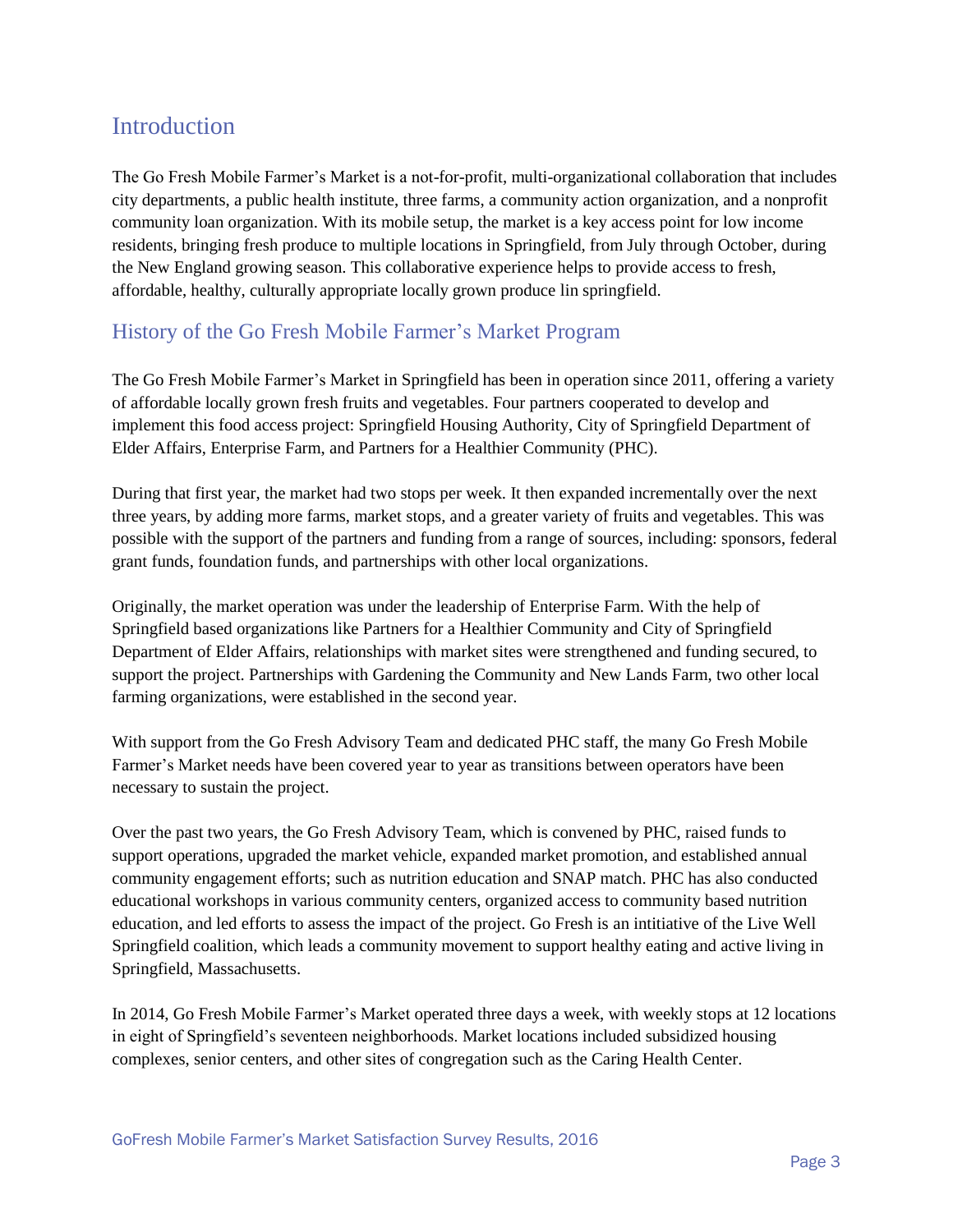The 2016 season saw two major enhancements to the Go Fresh Mobile Farmer's Market. First, the project received a donated bus from PVTA and with funds from PeoplesBank and STCC Foundation, was able to retrofitt the bus to making shopping easier, to allow for greater variety and to keep produce cooler longer. Second, the Go Fresh Mobile Farmer's Market was introduced to new neighborhoods through three new stops; Caring Health Center - Forest Park, Robinson Garden, and the Riverview Apartments.

The Go Fresh Mobile Farmer's Market continues to be a multi-organizational endeavor, with partners and operators including: Partners for a Healthier Community, City of Springfield Department of Elder Affairs, Gardening the Community, Common Capital, Springfield Partners for Community Action, and Springfield Housing Authority. Each organization plays an important role in helping the Go Fresh Mobile Farmer's Market meet its goals.

#### <span id="page-3-0"></span>Goals

The Go Fresh Mobile Farmer's Market aims to serve residents who live in 'food deserts" by improving access to locally grown fruits and vegetables, as well as providing social interaction for elders, and a sense of community for everyone. All of the produce at the market sites has been competitively priced to be similar to, or less than local supermarket prices. The market accepts senior Farmers Market Coupons, WIC vouchers, and SNAP dollars. The market has consistently provided a 50% discount on items for all Supplemental Nutrition Assistant Program (SNAP) participants.

#### <span id="page-3-1"></span>Sales and Reach Summary

Go Fresh Mobile Farmer's Market sales data is collected on a weekly basis, as well as data colleted from an annual customer survey. It is compiled from point of sale software that reports on how much was purchased at each stop, what payment method was used, and the variety of produce that was purchased by customers. It is included here to provide further program context for the survey data presented below.

Customer reach and total sales have continued to increase over the last six years. The market began in 2011 with only two stops per week and has increased to 13 stops per week during the 2016 season. The current market stops serve 12 of the 17 neighborhoods in Springfield, however customers come from at least 16 neighborhoods to shop. This expanded reach is reflected in the increase in average weekly sales transactions, which rose from 260 transactions in 2015 to 277 transactions in 2016. Total sales for the Go Fresh Mobile Farmer's Market have also increased each year for the last six years (shown in figure 1) and average weekly sales increased to \$2,582 in 2016 from \$1,720 in 2015. Most sales (70%) are for customers using SNAP EBT, vouchers or coupons. For more details on payment method, see Figure 2.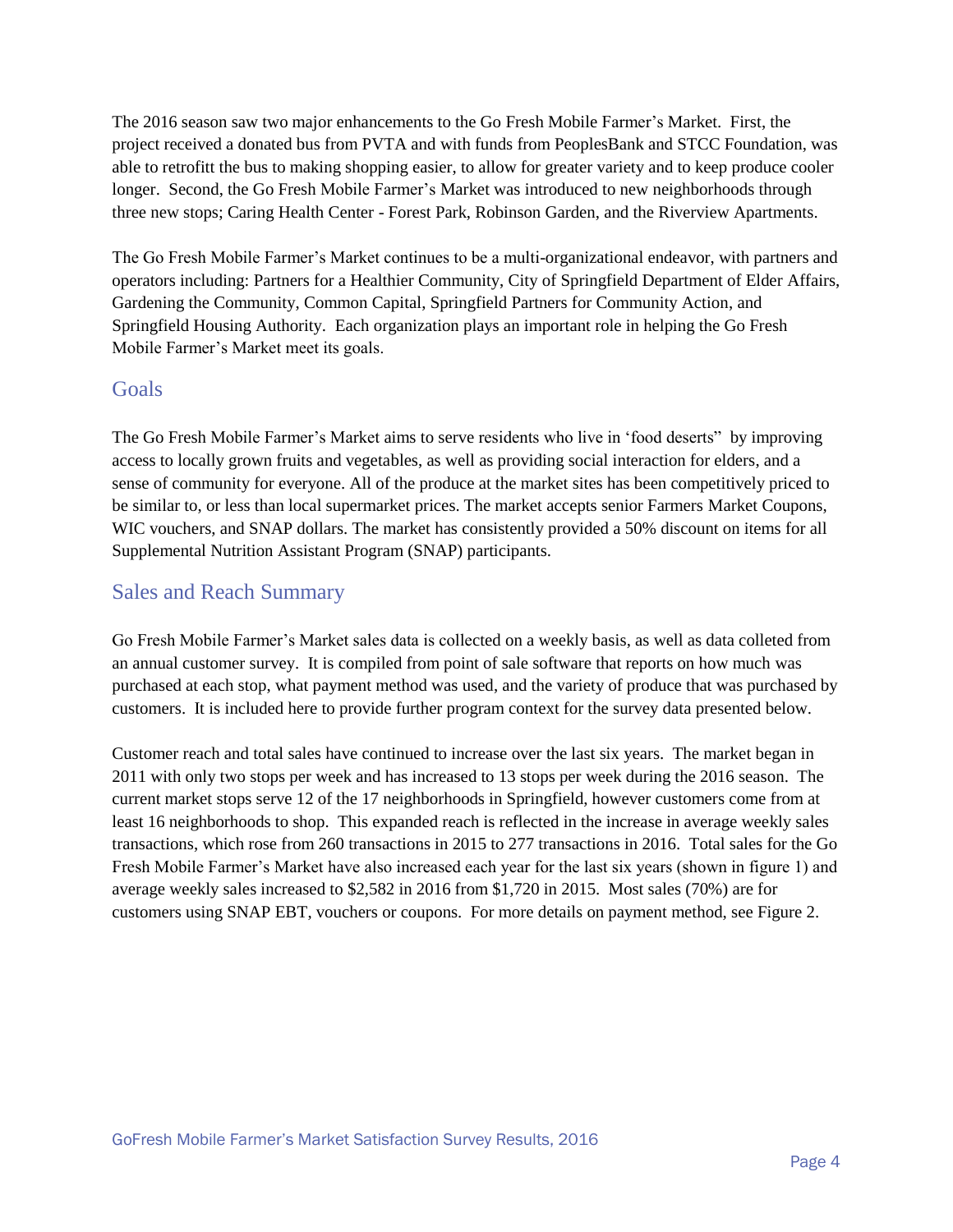

**Figure 1. Total Sales Over Go Fresh Mobile Market Seasons, 2011-2016**





### <span id="page-4-0"></span>Executive Summary of the 2016 Customer Satisfaction Survey

The Go Fresh Mobile Farmer's Market is a source of high quality food, socialization and a key access point for families shopping for produce that results in increased fruits and vegetable consumption. Respondents of the survey report that they use the Go Fresh Mobile Farmer's Market frequently and purchase food to feed more than one person. Based on the responses from 164 people, at least 325 people were fed from shopping done by those 164 individuals. This suggests that the **reach is at least double the number of shoppers**. Most shoppers reported having chronic health problems. The market feeds many individuals with poor health and various chronic health conditions that are effected by diet. **Fruit and vegetable consumption increased by about one serving per day on average** after respondents started shopping at the market. Socialization and mental health are often correlated in older adults (47%

GoFresh Mobile Farmer's Market Satisfaction Survey Results, 2016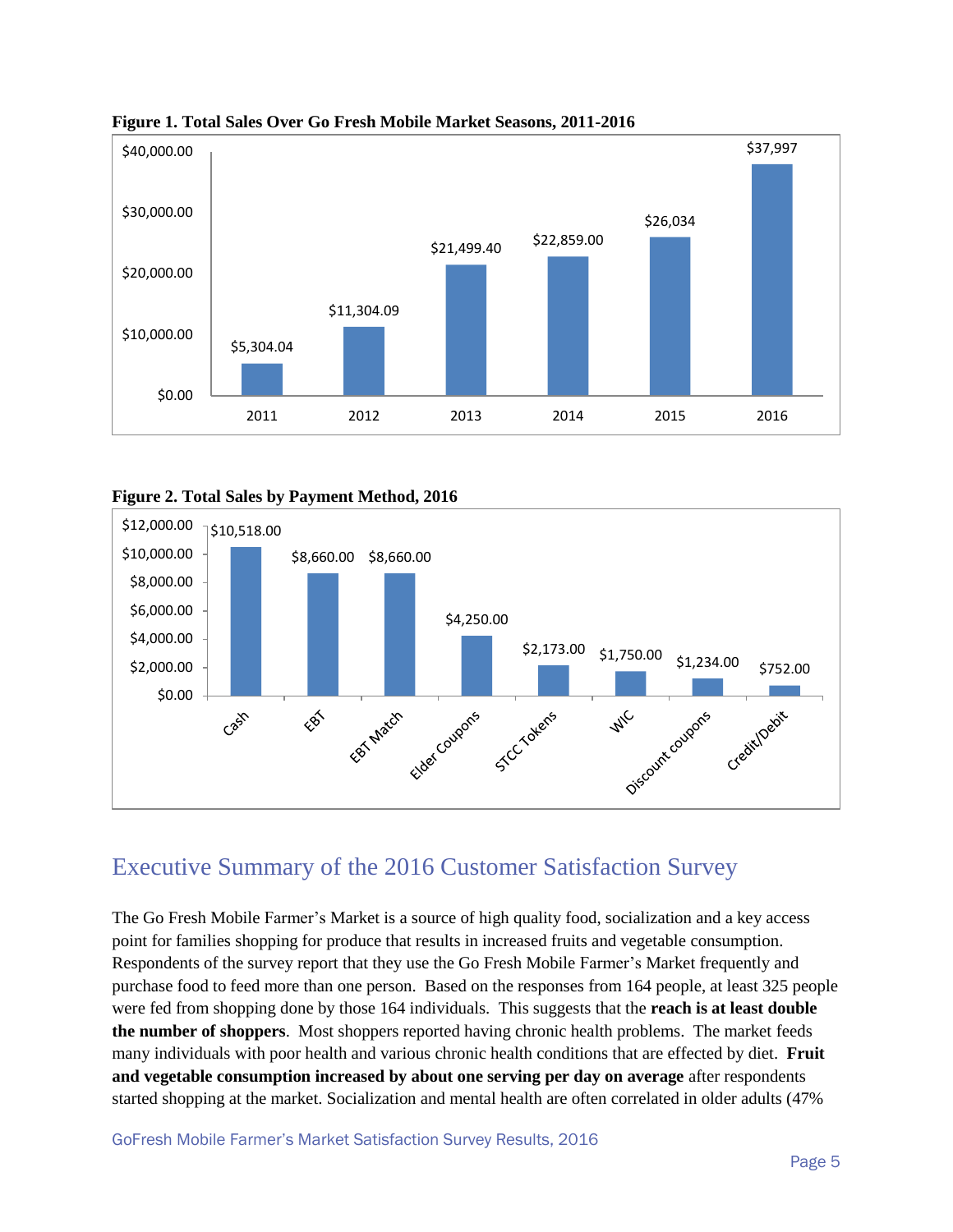of survey respondents were over 60 years old). The Go Fresh Mobile Farmer's Market provides an opportunity for people to socialize; **67% reported that they look forward to the market** in order to meet new people, to go with friends or neighbors, or just to get out of the house. Finally, over three quarters (80%) were interested in buying frozen vegetables and over half (60%) were interested in buying frozen soup over the winter, suggesting there is an opportunity for the Go Fresh Mobile Farmer's Market to extend its season. Survey respondants represented 16 neighborhoods in Springfield as well as various neighboring towns, most commonly West Springfield. They found out about the market through various means, but commonly through flyers or other communications from the site hosting the market. Seeing the market when it was there, word of mouth, newspapers/newsletters, and nutrition programs were also common ways people heard about it. Respondents overwhelmingly **(99%) plan to shop there again next year.**

## <span id="page-5-0"></span>Description of 2016 Survey

Satisfaction surveys were conducted in person at 12 of the 13 Go Fresh Mobile Farmer's Market stops in October of 2016. Overall, there were 166 survey respondents. Surveys were self-reported by participants on paper. The survey was available in English, Spanish, and Russian. Interpreters in Spanish were used at four stops and a Russian interpreter was used at one stop. Satisfaction surveys have been implemented since 2012. Customers are consistently reporting high satifsfaction with the market and its ease of access. Over the years, customers also report that they have shopped at the market for more than one year and that they are eager to come back the next season.

The 2016 survey had three additional questions, compared to the 2015 survey, related to extending the Go Fresh Mobile Farmer's Market season during the winter months. Historically, the season has begun in early July and ended at the end of October. The Go Fresh Mobile Farmer's Market advisory team wanted feedback on whether participants would be interested in purchasing locally produced frozen vegetables and soups as one strategy to continue to focus on local produce and extend season. Survey results support that there is interest in exploring the possibility of extending the season.

#### <span id="page-5-1"></span>**Demographics**

Most survey respondents (22%) shopped at the STCC stop, followed by Caring Health Center (CHC) (11%), the East Springfield Library (10%), Linden Towers (10%), Clodo Concepcion Community Center (10%), Saab Court (9%) and other stops in smaller proportion. Go Fresh Mobile Farmer's Market survey respondents were mostly women  $(76%)$ . Just over half  $(53%)$  were between  $18 - 59$  years old and 47% were over 60 years old (see figure 3 for more detail). Most shoppers identified as White (46%), but many also identified as Latino (33%) and Black (20%) (Figure 4). More than a third (38%) of respondants live alone, 30% live with a partner or spouse, 31% live with children, 7% live with parents and 7% live with other relatives or non family members. Survey respondants represented 11 zip codes, 16 Springfield neighborhoods (Figure 5) and also areas outside of Springfield. Towns outside of Springfield included West Springfield, Palmer, Holyoke, East Longmeadow, Ludlow, Three Rivers and even a town in CT. Only three Springfield neighborhoods were not represented; Memorial Square, Six Corners, and Upper Hill.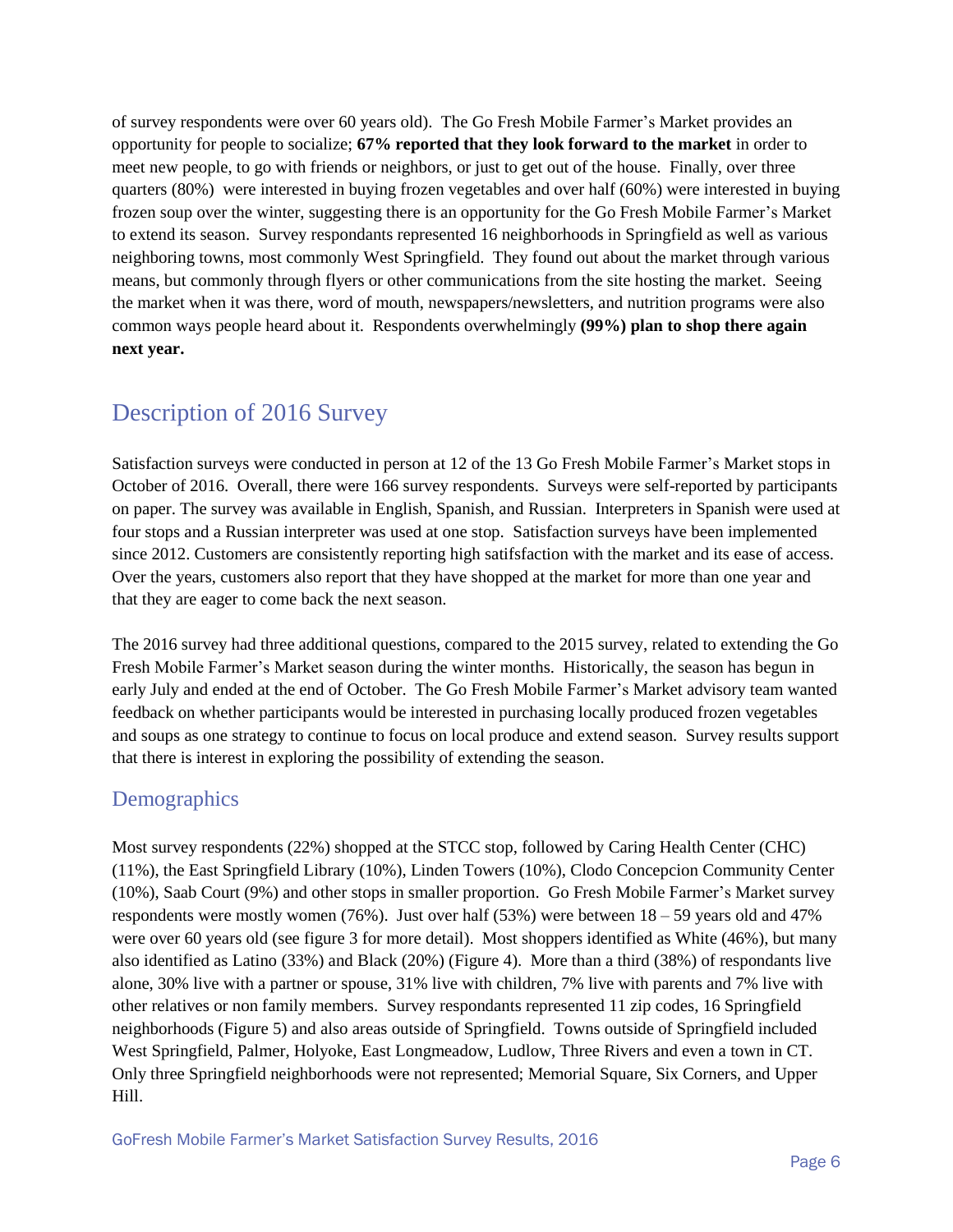Survey demographics were similar to past years. In 2014, 2015 and 2016, 70% or more of respondents have been female. Similarly those identifying as Latino has made up about a third (29-37%) in all three years, and those identifying as Black was 20% for 2015 and 2016 (but 40% in 2014). Those over 60 years of age has ranged from 42% in 2014 to 59% in 2015 with 2016 in between at 47%. The percentage of respondants between age 40-59 years old has been similar across all three years ranging from 28-31%. The top five neighborhoods with the most respondents has consistently included Liberty Heights, Sixteen Acres and East Springfield all three years. This year the sample size was the largest with 166 respondants compared to 144 in 2014 and 94 in 2015.





\*of 166 survey respondants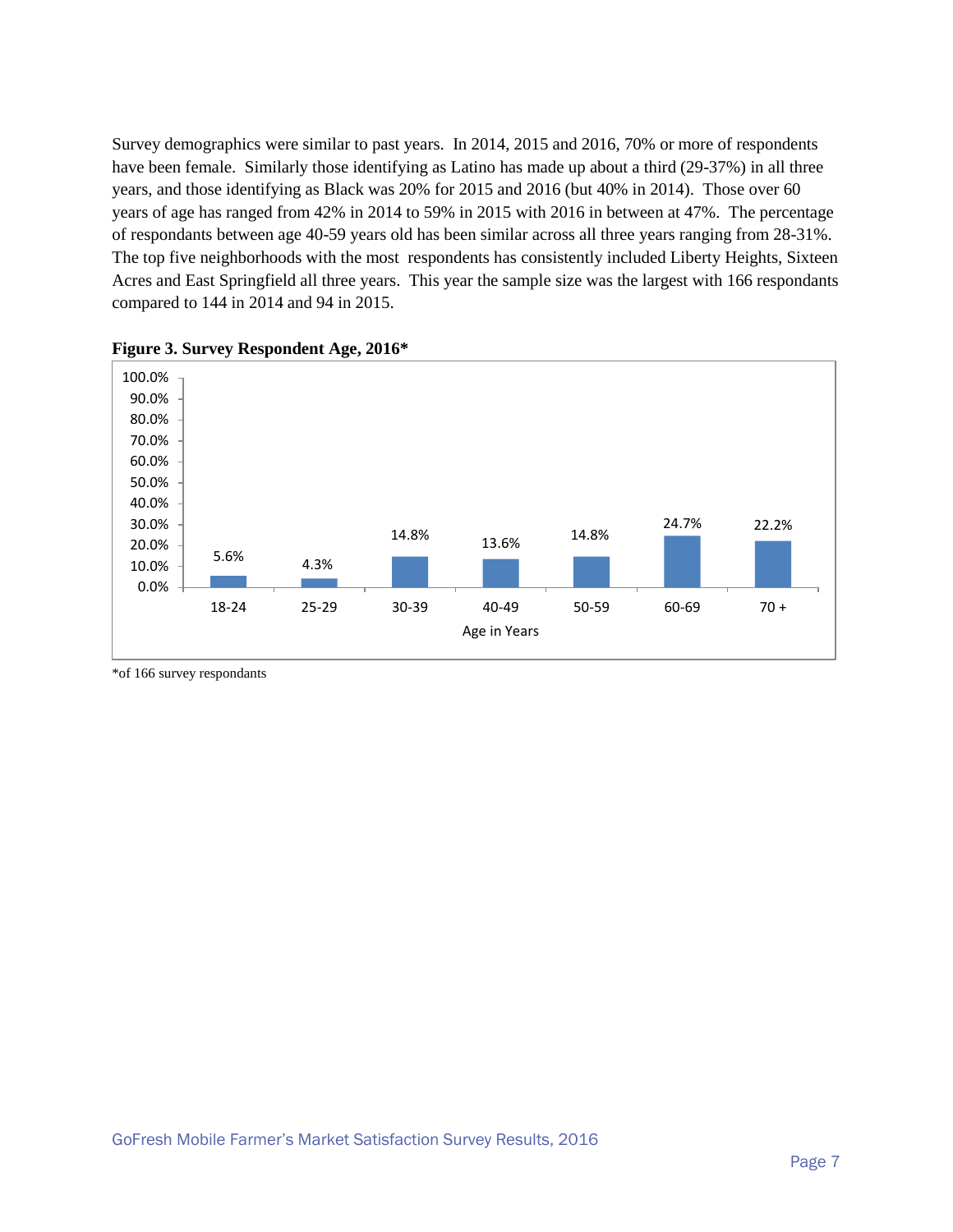



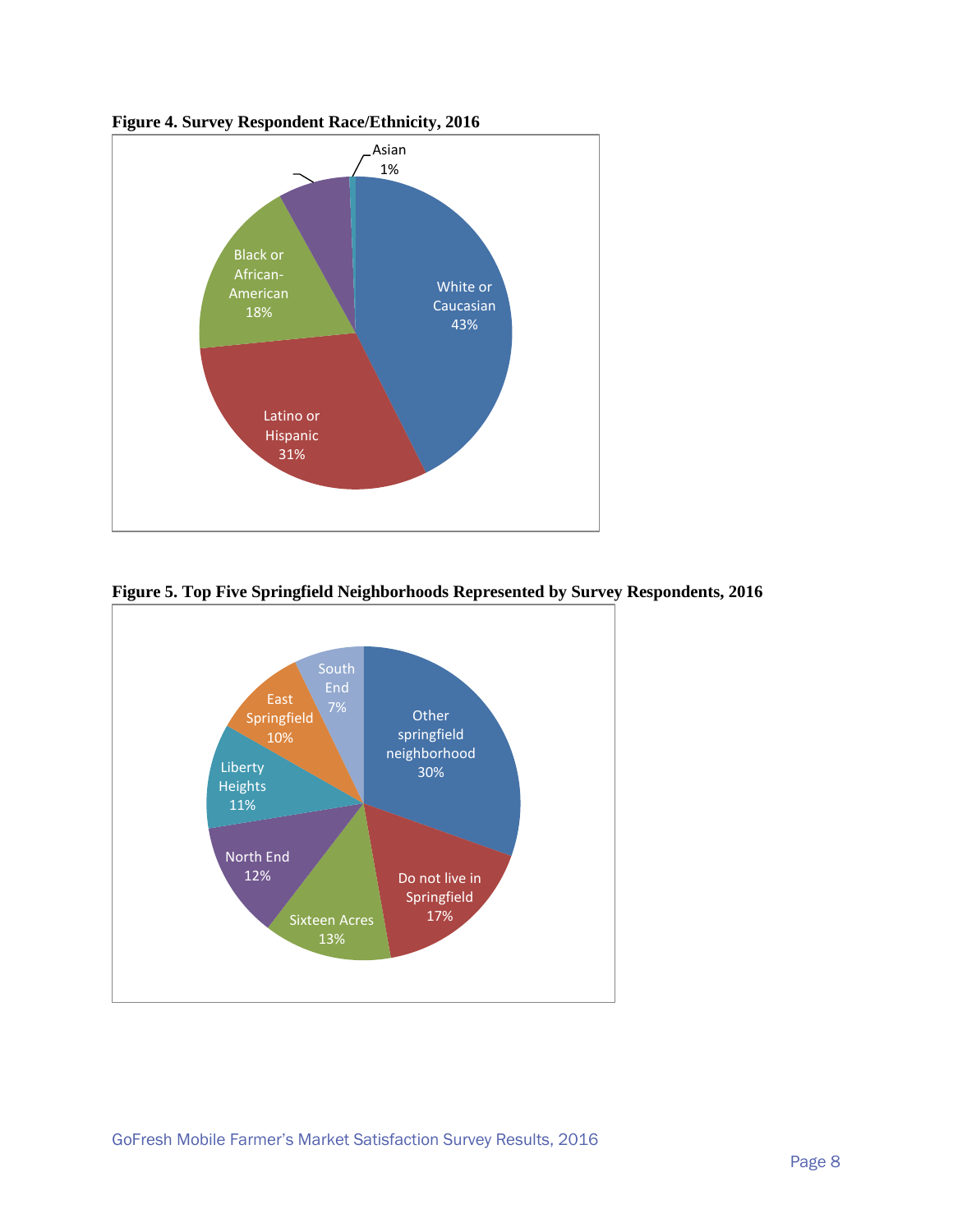## <span id="page-8-0"></span>Results of 2016 Survey

#### <span id="page-8-1"></span>Reach and Frequency

Most shoppers were shopping for more than one person and came back to the market frequently in 2016. In addition, many had been shopping at the Go Fresh Mobile Farmer's Market for more than one year. Seventy percent of shoppers surveyed had shopped at the market three or more times in 2016 and nearly a third (31%) had shopped at the market more than 10 times during the 2016 season (Figure 6). For less than half (47%) it was their first year, but about a third (32%) had shopped there for 2 years in a row, and 21% shopped there 3 or more years in a row (Figure 7). Respondents were buying predominantly for 2-3 people (52%), 15% were buying for 4 or more people and about a third bought only for themselves (Figure 8). Over the past three years, most shoppers have been buying for 2-3 people with a high of 59% in 2014, and a low of 48% in 2015. Survey respondents had found out about the market most frequently from a flyer (24%), from the site holding it (20%), by seeing it (16%), by word of mouth (9%), somewhere else (9%), from a newspaper or newsletter (8%), from a nutrition program (8%, commonly SNAP or WIC), or at work (6%) (Figure 9). 2014 survey results were simliar with many hearing about the market through the market host site organization, flyers, word of mouth, and seeing it.



#### **Figure 6. Number of Visits during 2016 Season**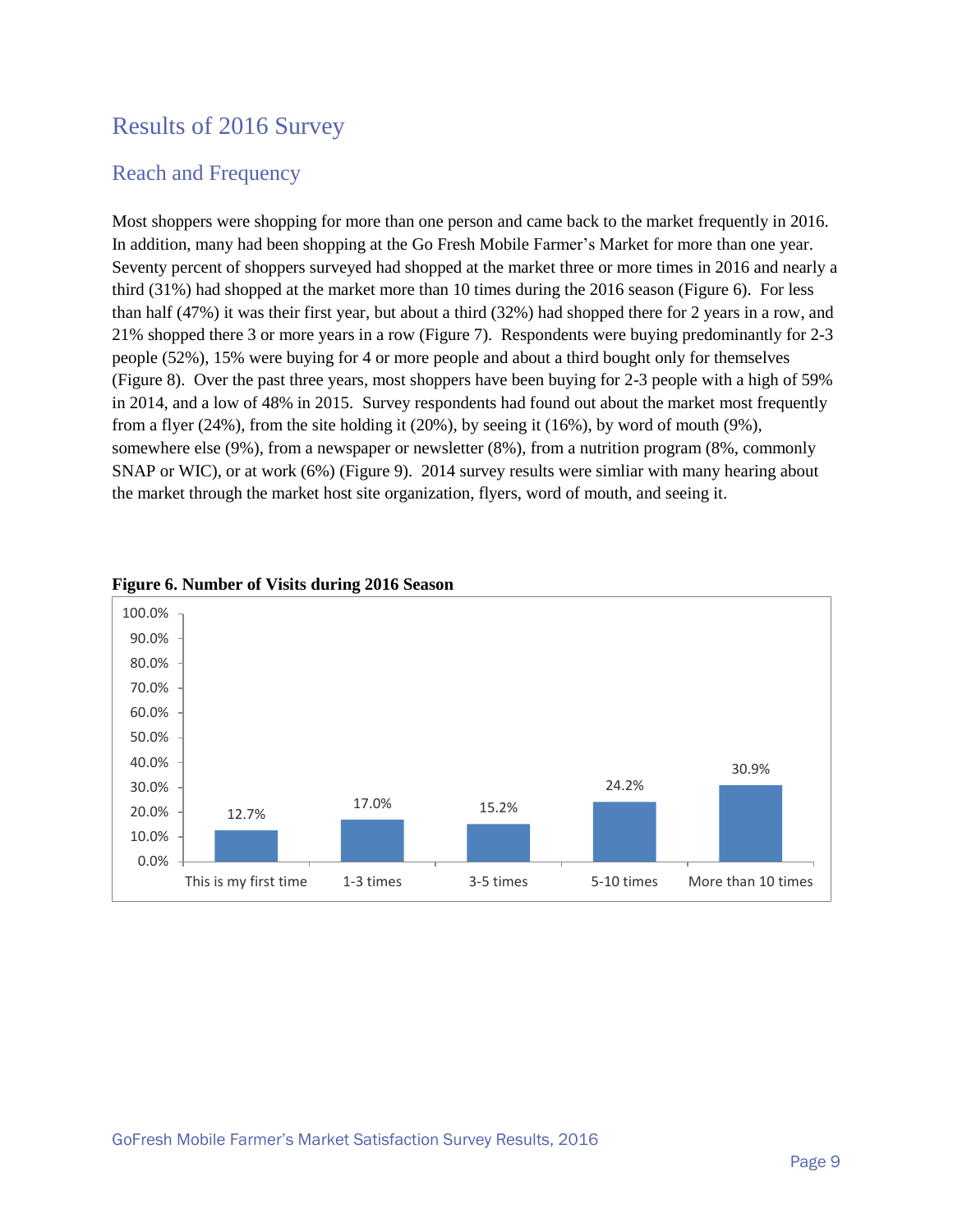





**Figure 8. Number of Individuals Shopper is Purchasing for at Go Fresh Mobile Farmer's Market, 2016**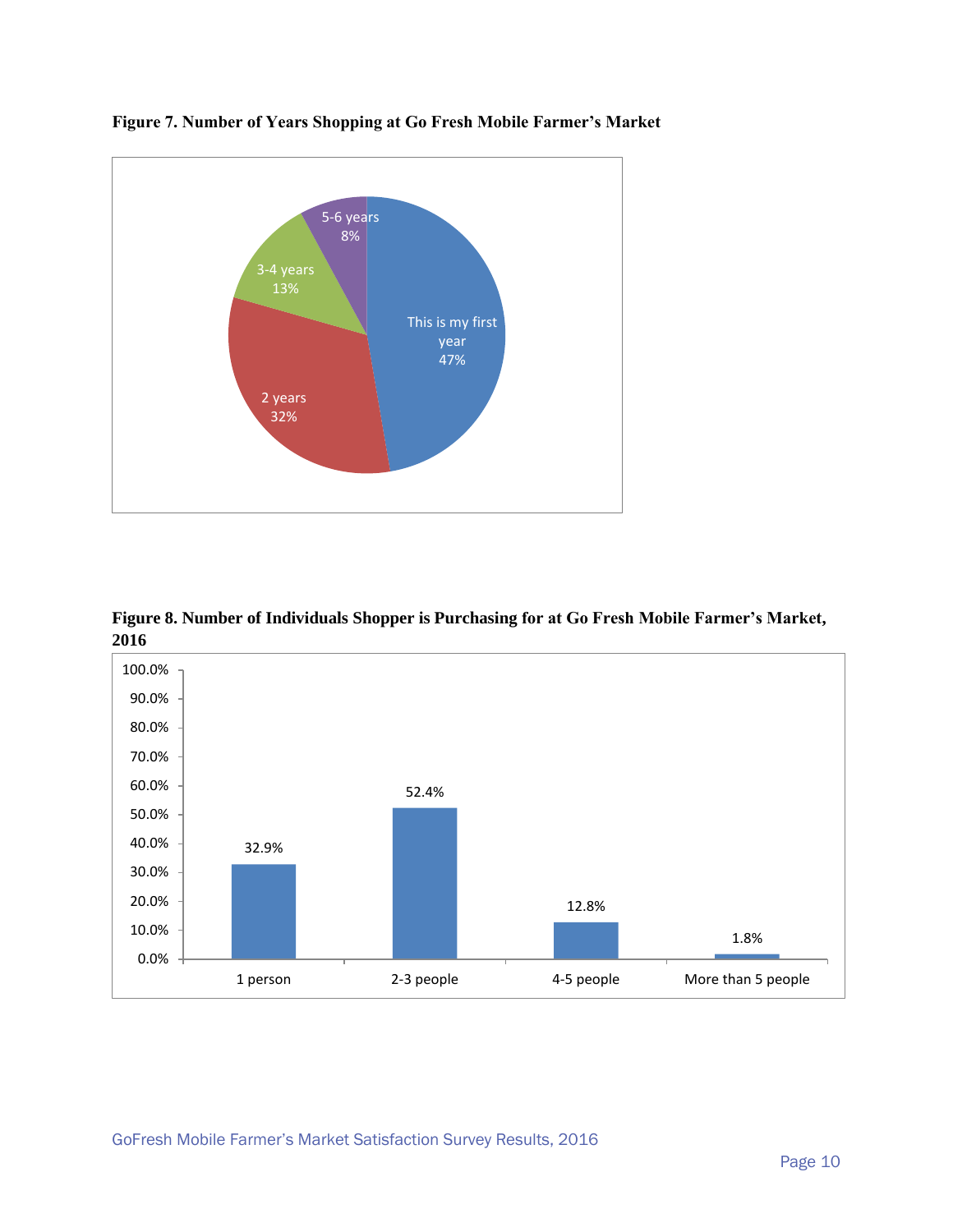

**Figure 9. How Respondents Heard About Go Fresh Mobile Farmer's Market, 2016**

#### <span id="page-10-0"></span>Health

Go Fresh Mobile Farmer's Market survey respondents generally had chronic health problems. Of respondants, 21% rated their health as either "fair" or "poor" (see Figure 10 for details). Over two thirds of survey respondents had chronic health problems, including 44% with high blood pressure, 26% overweight or obese, 24% with high cholesterol, 23% with diabetes, 17% with asthma, 13% with heart disease and/or a history of stroke, and 10% reported problems with their teeth (Figure 11).

Diet and exercise have been shown to have a positive impact on many chronic health conditions. Survey **respondents reported an average increase in fruit and vegetable intake by about one serving per**  day after they started shopping at the market (see Figure 12 for more detail). In addition, the majority (41%) reported walking to the market, likely because 32% reported they lived where the market was held. An additional 30% drove to the market, only 1% biked and less than 1% used public transportation. These results are similar to 2015 survey results with most reporting they walked (68%) and about 27% driving.

Socialization also plays a role in health, especially mental health in older adults. Most respondents (over 65% for each community organization) were never involved with a senior center, an educational organization, community center, community garden or the YMCA. However, 60% were involved "Often" or "Sometimes" with a church or religious center.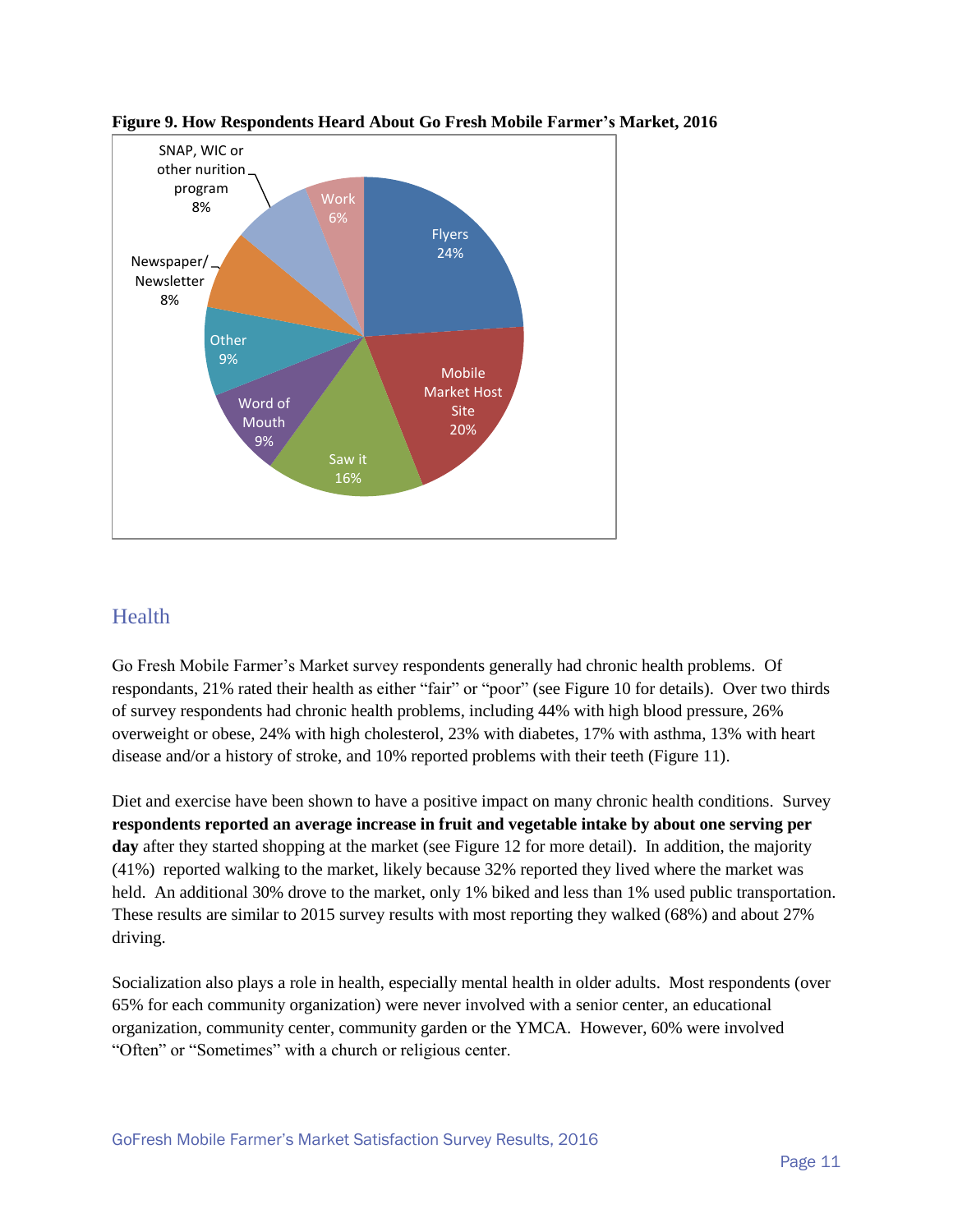



**Figure 11. Chronic Medical Conditions, 2016**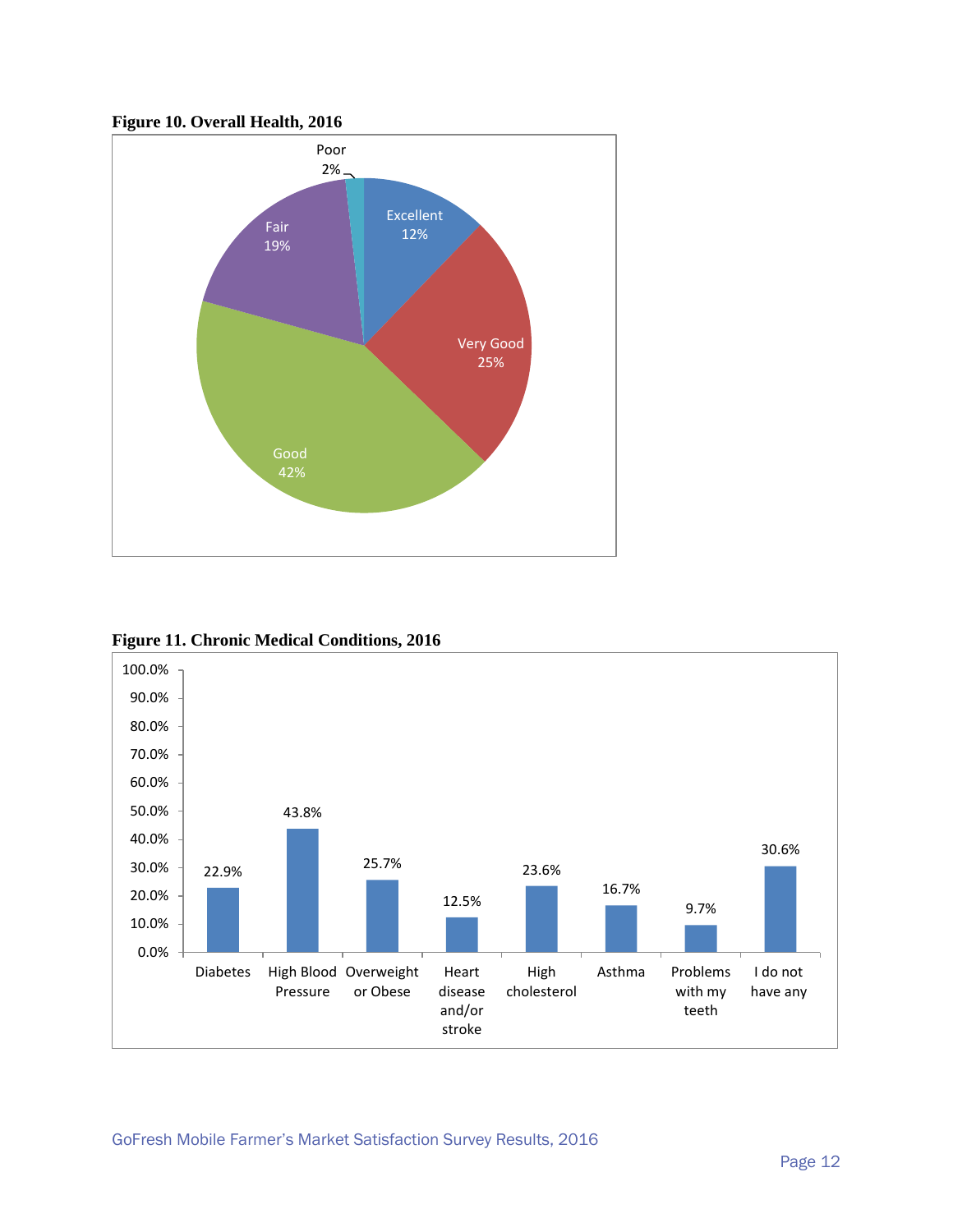

**Figure 12. Change in Fruit/Vegetable Intake, 2016**

#### <span id="page-12-0"></span>Season Extension

A majority of respondents knew that frozen food is nutritionally the next best thing after fresh produce (73%). Most said they would be interested in getting frozen produce in the winter (80%). However, some write in answers said they preferred fresh produce, or to go to the store for frozen vegetable products. Various people were not sure if they would buy frozen vegetables or not. One person noted that it would be harder for them to get to the market in the winter due to their health. Many respondents also said they would be interested in frozen soups during the winter (60%). However, a few were concerned about the salt/sodium content, and some said it would depend on the type and that they would want to try it first.

#### <span id="page-12-1"></span>Future Outlook

Survey respondents reported positively on the Go Fresh Mobile Farmer's Market. Respondents look forward to the market for a variety of reasons including, fresh local vegetables (90%), convenience (44%), getting information about health and nutrition (38%), meeting new people (27%), getting to share and learn about food prep and health (23%), going with friends/neighbors (21%), to get out of the house (19%), and also because of the produce quality, produce variety and the ability to support local farmers. Nearly all shoppers surveyed (99%) plan to shop at the market next year.